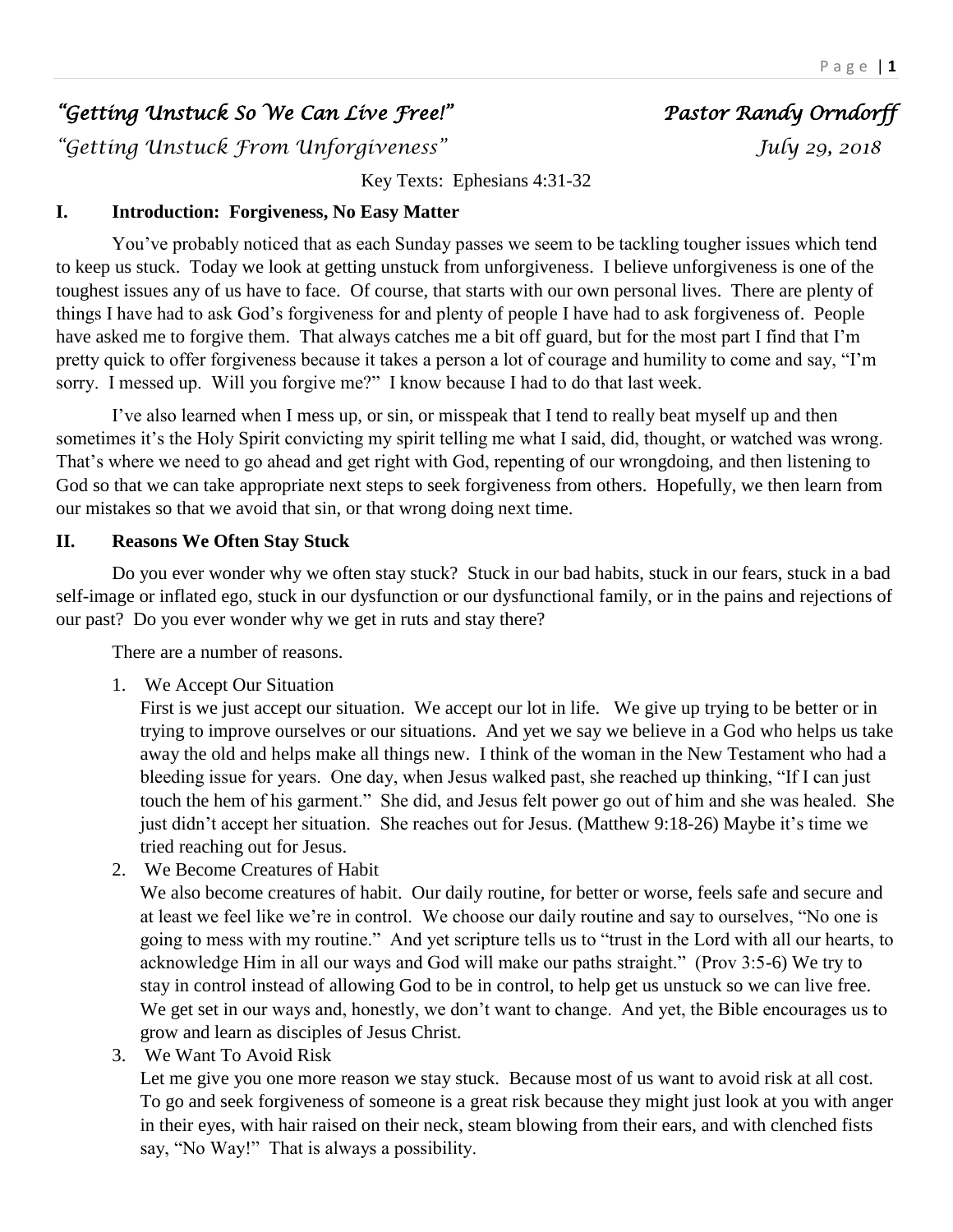If you never ask for forgiveness, or you are not willing to try to forgive someone, know what you'll stay? Stuck. You'll live in the hurt and that's not living in faith. You'll stay in a safe cocoon, but in staying in that safe cocoon you will never really live.

# **III. Thoughts On Forgiveness**

It was Benjamin Franklin who said, "How few there are who have courage enough to own their faults, or resolution enough to mend them."

Jesus said, "But if you do not forgive others their sins, your Father in heaven will not forgive your sins." (Matthew 6:15)

Paul says the same in our text today concerning how we are to live. "Forgive each other, just as in Christ God forgave you." (Eph 4:32)

# **IV. How Do We Ge Unstuck From Unforgiveness?**

So, we see why we might stay stuck. How do we get unstuck? Let's face it, there are countless people we pastors encounter, whom our Stephen Ministers encounter, who you likely encounter who have been mistreated, victimized, and offended. There are plenty of stories of betrayal and heartache. Stories that will wreck you when you hear them.

Here's what we need to realize. Relational rifts extract energy and life from us. They take up head space and heart space. They hang over us like a dark cloud.

We sometimes think that it will take too much time and energy to set things right and think "I'll just move on". That only leaves a broken path of desolation in its wake.

Know what Jesus did right in the middle of being wronged? As he hung there on the cross he prayed, "Father forgive them for they know not what they are doing." (Luke 23:34) Jesus forgave those who beat, tormented, mocked, and killed him. And Jesus forgives us. Your accepting that forgiveness may just be the most liberating and freeing thing you can do for yourself.

I can only say being forgiven, forgiving others and learning to forgive myself have been some of the most spiritually intense moments in my life. When that weight on your mind and heart gets removed, maybe the tears flow, when that sin is released there is a freedom that comes that empowers you to live life and to do relationships in a whole new way.

You can grow closer to God, your family your friends, your spouse, your children—everyone.

And once you experience God's forgiveness in your life it becomes much easier to forgive others or seek forgiveness from others. It's hard to offer something you have not experienced in your own life.

When Paul says, "Get rid of all bitterness, rage, and anger and brawling and slander, and every form of malice", which is "the intention or desire to do evil or ill will", I think, how can one get rid of all this stuff, and how can a person be king and compassionate to others unless we do experience forgiveness and learn to forgive others as God has forgiven us? I do not think we can. Forgiveness is at the heart of why Jesus died. Unforgiveness is what keeps us stuck, or even trapped.

# **V. Letting Small Offenses Go**

Now it is also true some folks get offended by the smallest of things and want to put people on the carpet for the smallest of things because they take things the wrong way. Minor irritations are going to happen to us all. We need some spiritual maturity and resilience not to be angered or provoked when the minor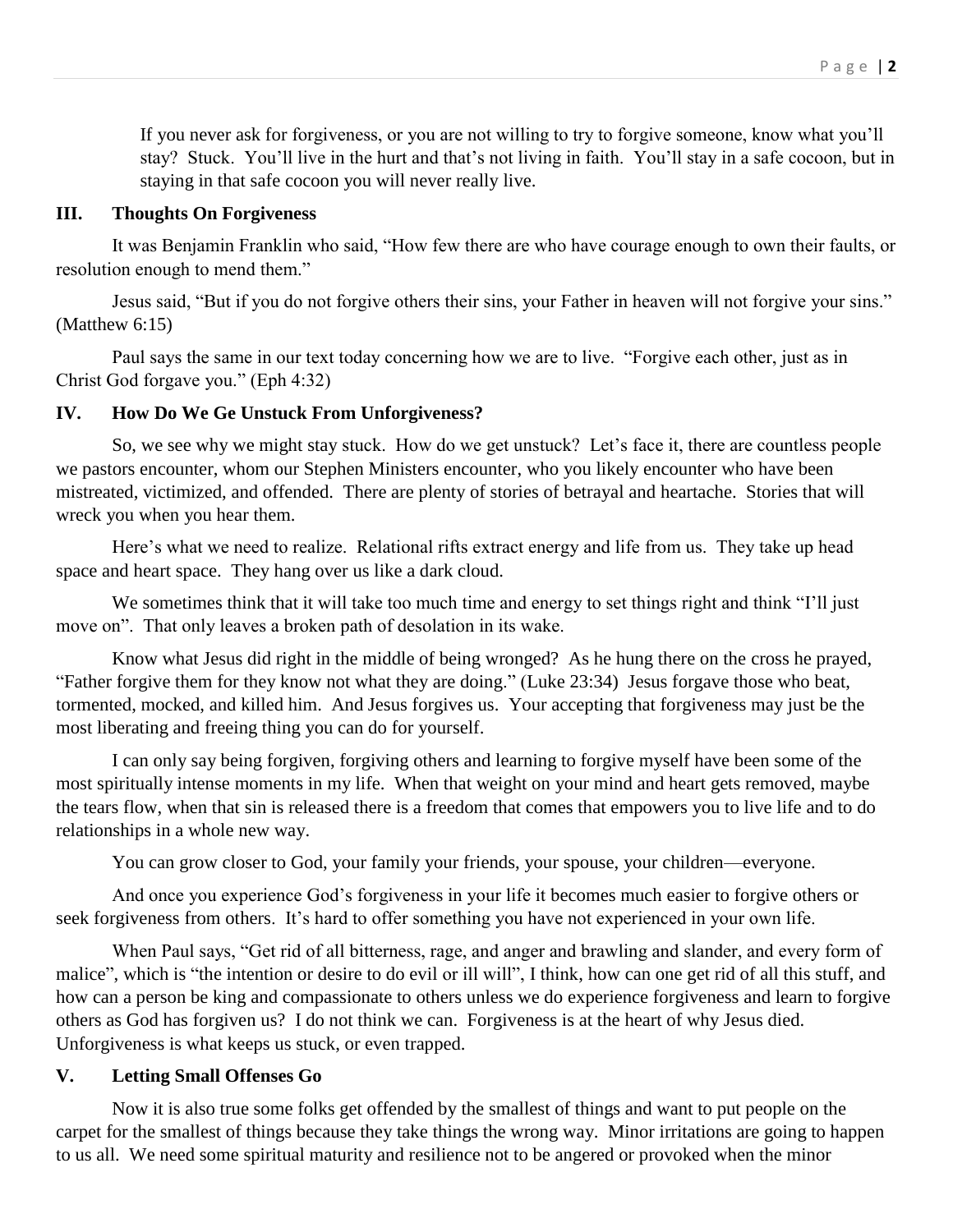irritations of life come our way. Can we overlook the small speed bumps and forgive minor things without making mountains out of molehills? I think, if we have the grace of God filling our hearts; if we take time each day and pray and read God's word, then we can begin to see things in its proper perspective.

Here's the key: In moments when things don't go your way, or something isn't said just the way you wish it had been said, the condition of your heart is revealed for all to see. How do you react? Or do you respond graciously?

Here's what I know. If I am allowing myself to be offended to easily it is a clear indicator that I am a spiritually and emotionally depleted. Think, "What do I need to do to refill my bucket which will allow God's grace to flow more freely in my heart?"

## **VI. Dealing With The Deeper Wounds**

There are deeper wounds though. Things happen to us that cause pain. Things that truly need resolution and healing. Broken promises, lies, betrayals, infidelity, and abuse (verbal and physical and mental). Angry words hurled. There are murders, drunk drivers killing loved ones, bullying. What is your deeper wound? What wounds have you caused? Some of these wounds cause us to want to seek revenge. Some make us want to seek justice. Unfortunately, justice alone never leads to relational peace. Is there a place for justice? Yes. At the end of the day, we still must forgive. And when wounded deeply, forgiveness is not a simple process. We have to fully acknowledge what has been done to us, grieve over what has been lost, and yet eventually let the other person off the hook. Romans 12:17-19 tells us, "Do not take revenge, but leave room for God's wrath. "It is mine to avenge, I will repay", says the Lord"

We release them and let them go, not for our sake, but for their own and for Christ.

I'd never offer you a quick fix or to try to minimize anyone's pain. The truth is, forgiveness in God's time is the only door to healing and freedom and to ultimate releasing of our pain.

## **VII. 5 Steps That Lead to Forgiveness and Reconciliation**

There are five steps from Matthew 18 that seem to be steps that help lead us to places of forgiveness. Many of you know these. It begins with:

- 1. Go! You go and take that first step in making reconciliation. Don't wait for a person to come to you. That's the risk we spoke of earlier. Matthew 18:15 says, "If your brother or sister sins, go and point out their fault." Do so after prayer and be gracious, but direct. They may not even know what they said or did, or they might. Have that crucial conversation.
- 2. Go alone. Don't take a posse! Don't talk to ten other people before you go! "Do you know what Randy did?" Go and take the offense to the person directly. I can't prove this, but most of the time you'll catch a person completely off guard and they not even realize what they did. Or they may have been thinking about it too and will be glad for the conversation.
- 3. Go with the intent to reconcile the relationship. Go with the intent to forgive. Matthew 18:16 says "If they listen to you, you have won them over." Watch going with a bitter, angry, malice-filled spirit. I promise you, it will not turn out well. Talk to a trusted Christian friend, practice what you'll say the how you'll say it. Go to set things right and to restore the relationship. (If you're attending 9:29 and want to learn more, go to the Flock Sunday School class after the service in room 203)

Most relational breakdowns can be restored, and Jesus says in Matthew 18:16 if the person does not respond well the first time, then you might need to take a trusted, mutual friend and try again. And if that does not work Jesus actually says in verse 17, "If they refuse to listen, tell it to the church".